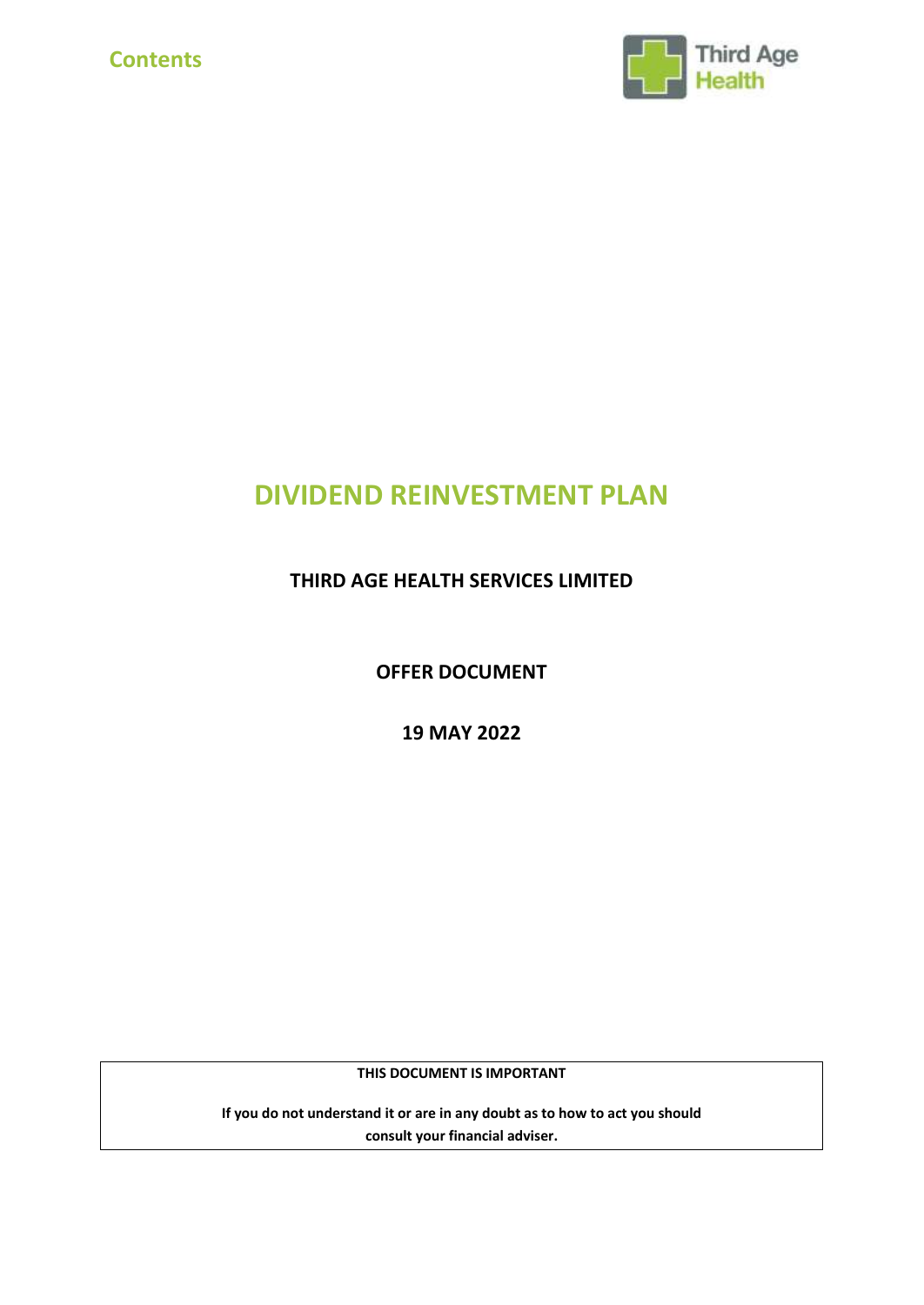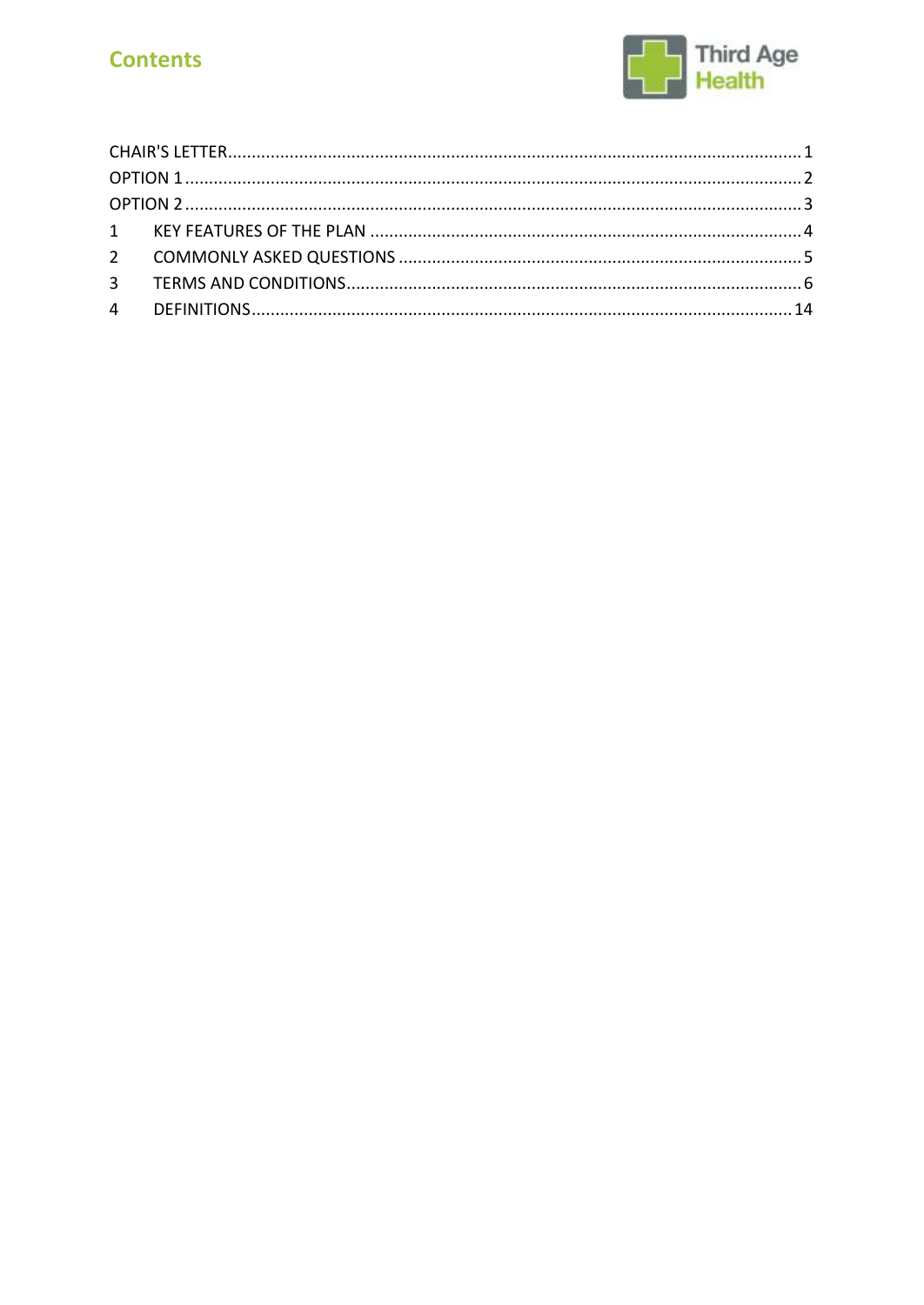

# <span id="page-2-0"></span>**CHAIR'S LETTER**

#### 19 May 2022

Third Age Health is pleased to present its dividend reinvestment plan (also referred to as "DRP" and "Plan"), which gives you an opportunity, at your election, to reinvest some or all of the net proceeds of any cash dividends payable on your Shares in additional Shares of the Company. Dividend reinvestment plans are fairly commonplace among listed companies and provide shareholders with a way to increase their investment in a company free of brokerage charges.

This offer document explains the options available to you, the key features of the Plan and presents some commonly asked questions.

Participation in the Plan is entirely optional. If you wish to increase your investment in the Company, you can enrol in the Plan, and we will reinvest the net proceeds of cash dividends payable on your Shares in additional Shares. You may participate in respect of all or some of your Shares.

Shares issued under the Plan will be issued at the prevailing market price, or at a discount to the market price the Board may apply at its discretion, at any time a dividend is declared.

For details of previous dividends paid go to:<https://www.thirdagehealth.co.nz/dividend-history/>

If you wish to continue to receive the cash dividends payable on your Shares, you should do nothing, and you will continue to receive all future dividends as cash. Or you can choose to receive a mix of both cash dividends and Shares.

Please read this booklet thoroughly and consult your financial adviser if you have any questions.

Your faithfully

Bevan Walsh **Founder and Chair**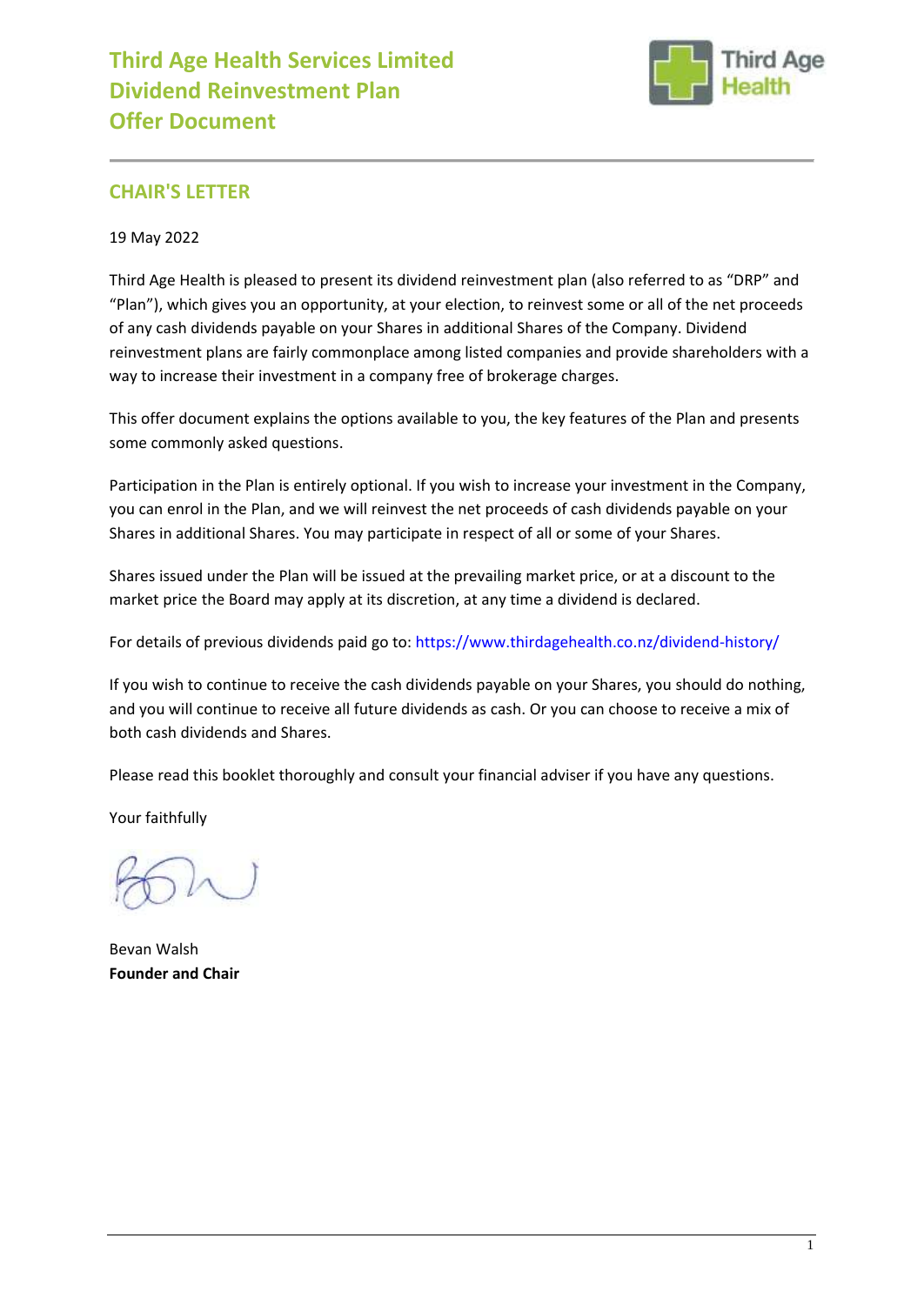

You have two options – reinvest your dividends in Shares or continue to receive cash dividends.

# <span id="page-3-0"></span>**OPTION 1**

#### **Reinvest some or all your dividends in further Shares**

#### **Participation Notice**

You will need to complete a Participation Notice online or complete the Participation Notice form enclosed with this offer document (and provided by the Company from time to time) if you wish to reinvest your cash dividends on all or any of your Shares in further Shares.

If you participate, promptly after each dividend payment date you will be sent a statement detailing your dividend entitlement and the number of additional Shares issued to you under the Plan.

The Participation Notice Form should be delivered to the Registrar at the address set out on the form.

Online Participation Notices can be completed as follows:

Go to[: https://investorcentre.linkmarketservices.co.nz.](https://investorcentre.linkmarketservices.co.nz/) You will need your CSN/Holder number and FIN to complete the investor validation process.

You will need to create a portfolio if you are a joint holder or company in order to elect to participate in the DRP Plan online.

#### **Level of participation**

You can choose full or partial participation in the Plan. If you tick the Full Participation box in the Participation Notice, this will cover your current shareholding and any future Shares you acquire (including any Shares which are allocated to you under the Plan).

If you insert a number in the Partial Participation box of the Participation Notice, this will be treated as partial participation for the number of Shares specified by you.

If the number you insert in the box exceeds the number of Shares held by you, your application will be deemed to be an application for full participation.

Partial participation in the Plan means that the Terms and Conditions of the Plan will apply, both now and in the future, only to the number of Shares nominated by you now, until you notify the Registrar online or in writing of a variation.

#### **Variation or termination of participation**

If, at a later date, you decide you wish to vary or terminate your participation in the Plan, simply complete another Participation Notice online or provide written notice to the Registrar, Link Market Services.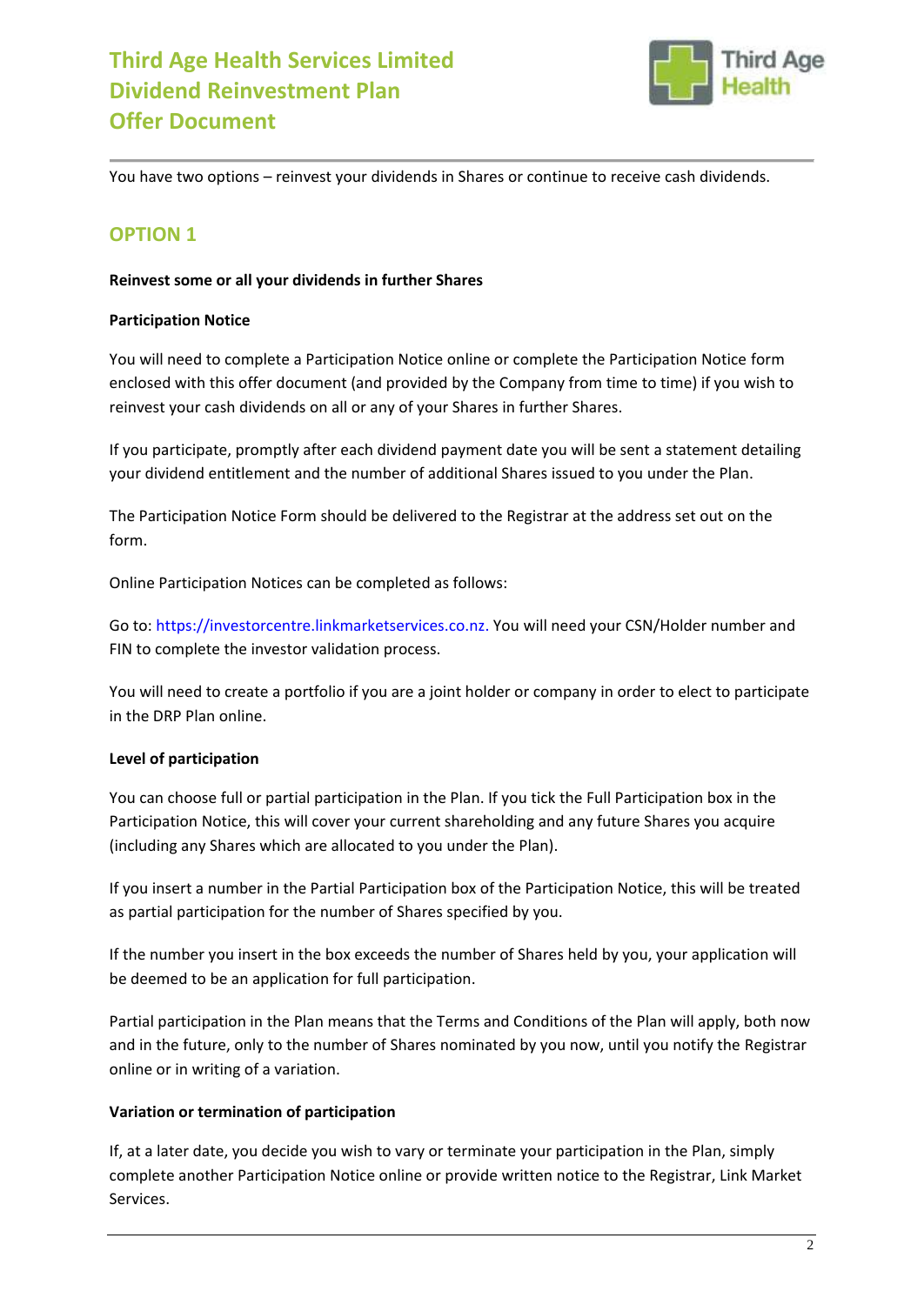

# <span id="page-4-0"></span>**OPTION 2**

## **Receive dividends in cash**

If you do nothing, you will continue to automatically receive by direct credit the net proceeds of any dividend on your Shares which do not participate in the Plan. There will be no reinvestment of those proceeds.

Accordingly, unless you wish to apply for or vary your participation in the Plan, you do not need to complete a Participation Notice.

If, at a later date, you decide you do wish to participate, simply complete the Participation Notice in accordance with the instructions under Option 1.

You may wish to update your direct credit bank details:

Go to[: https://investorcentre.linkmarketservices.co.nz](https://investorcentre.linkmarketservices.co.nz/)

You will need your CSN/Holder number and FIN to complete the investor validation process. You will still receive a dividend statement by mail or email advising the amount credited.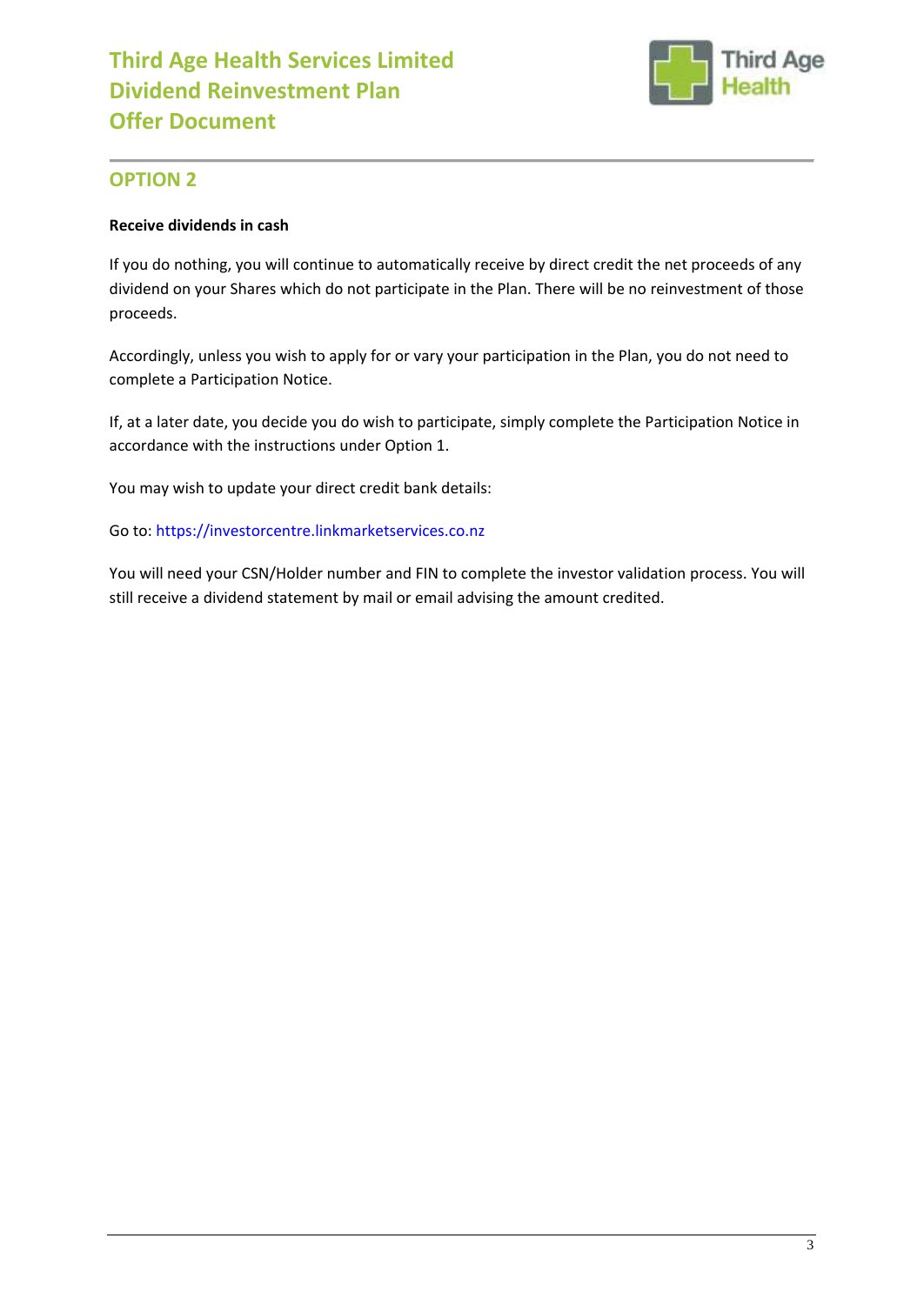

# <span id="page-5-0"></span>**1 KEY FEATURES OF THE PLAN**

#### **Shares in place of dividends**

- 1.1 The Plan provides eligible Third Age Health Shareholders with an opportunity to invest any dividends payable on their Shares in additional fully paid Shares.
- 1.2 All Shares issued under this Plan will be fully paid and will rank equally with existing Shares.

## **Eligibility**

- 1.3 Participation in the Plan is optional and is open to all Shareholders except where the Company elects not to offer participation in the Plan to Shareholders whose address is outside New Zealand if the Company considers that doing so could:
	- 1.3.1 risk breaching the laws of places outside New Zealand; or
	- 1.3.2 be unreasonable having regard to the associated costs of ensuring that those laws are complied with.

#### **Cost savings**

1.4 The Plan allows you to buy Shares without paying brokerage or commission charges.

#### **Participation is optional, arrangements flexible**

- 1.5 You can join or vary your participation in respect of some or all of your Shares or withdraw from the Plan at any time. Simply complete the Participation Notice online or complete the enclosed Participation Notice Form (and provided by the Company from time to time) and send it to the Registrar [address]. If your notice is received after a Record Date it will be effective as at the following Record Date. Otherwise your notice will take effect immediately.
- 1.6 Participation in the Plan applies to all future dividends on Participating Shares (unless you vary your level of participation).
- 1.7 Those who do not participate in the Plan will continue to receive cash dividends.

#### **Shares at or around market price**

1.8 Under the Plan, additional Shares acquired in respect of a cash dividend will be issued at market price as determined around the time of issue, or (at the Board's discretion) at a small discount to the market price.

# **Details of your entitlement**

1.9 If you elect to participate in the Plan and you have Participating Shares, you will receive a dividend statement at the time of dividend payment detailing your total entitlement and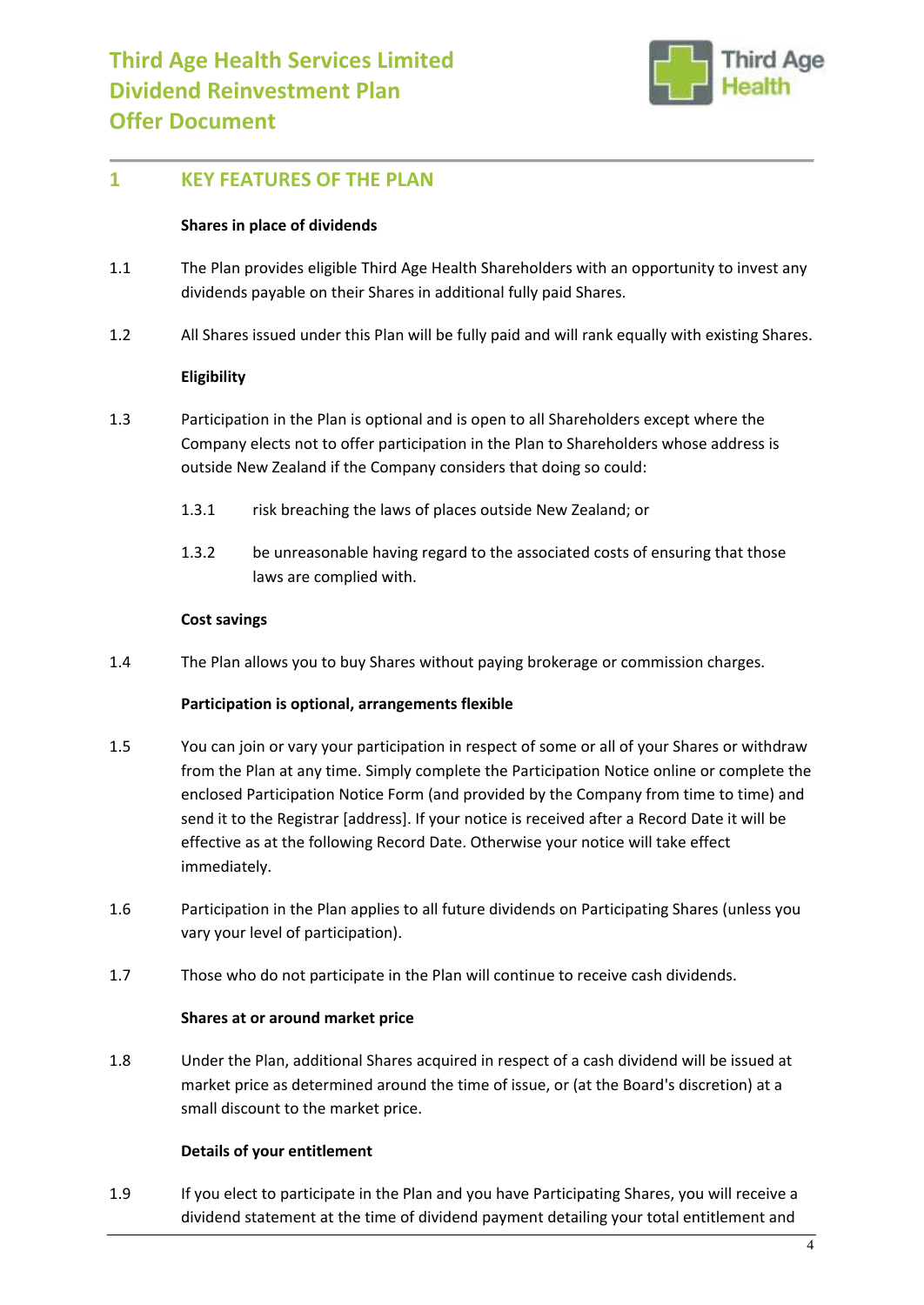

the number of Shares you have acquired under the Plan. Please contact the Registrar at Link Market Services Limited, PO Box 91976, Auckland, 1142 (phone +64 9 375 5998 ) if you need to update your contact details.

# **Dividend policy**

1.10 Details of the Company's dividend policy from time to time will be available under the Investor section of the Third Age Health website https://www.thirdagehealth.co.nz/

# <span id="page-6-0"></span>**2 COMMONLY ASKED QUESTIONS**

## **How do I join?**

2.1 Read this offer document, fill out the Participation Notice online or enclosed with this offer document (and provided by the Company from time to time) and send it back to us. If you do not understand anything in this offer document, consult your financial advisor before joining.

## **Can I reinvest just some of my dividends?**

2.2 Yes, you simply tell us how many of your Shares you want to participate in the Plan.

#### **When will my dividend reinvestment start?**

2.3 Your reinvestment starts with the first dividend payment following receipt of your Participation Notice.

#### **What price do I pay for the Shares?**

- 2.4 The price is based upon the weighted average sale price for the Shares sold on the NZX Main Board on each of the first five business days following the Record Date. The weighted average sale price may be varied at the Board's discretion
- 2.5 The formula used in this calculation is explained at clause [3.28](#page-9-0) and clause [3.44](#page-12-0) of the Terms and Conditions set out below.

#### **What does it cost to participate?**

2.6 You pay no costs. You will not be charged brokerage, commission or stamp duty costs for any Shares issued under the Plan.

#### **Can I still sell my Shares when I want?**

2.7 Yes, you can sell your Shares at any time. You should simply tell your broker that you participate in the Plan – particularly if the sale is shortly before a dividend payment date.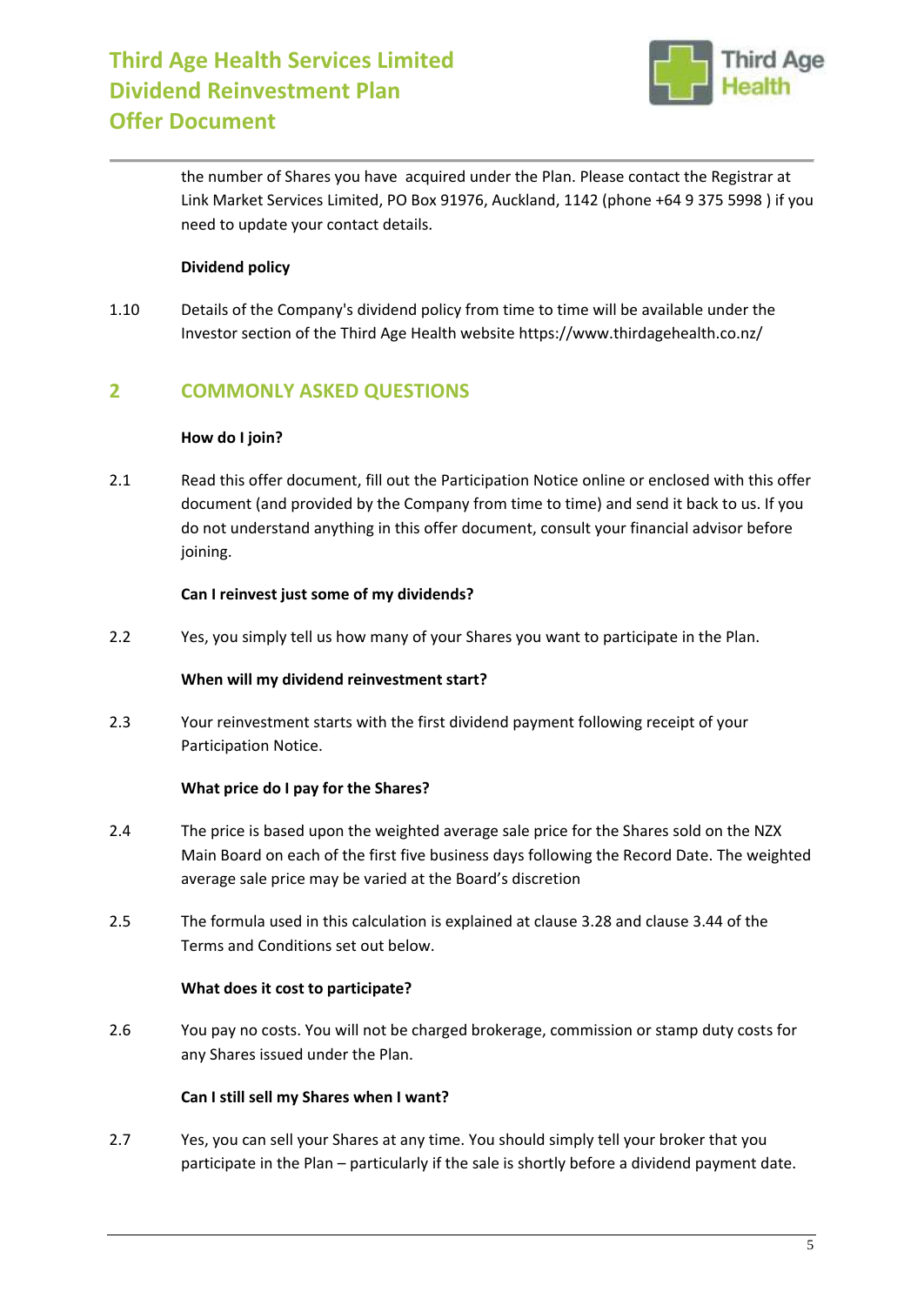

#### **Can the Plan be changed or cancelled?**

2.8 Yes, the Board can change, suspend or cancel the Plan. In that event, notice would be given to all Participants.

#### **Are there any tax implications?**

2.9 Where your dividends are reinvested in Shares, those Shares will generally be treated the same as cash dividends for New Zealand tax purposes. You should contact your professional tax advisor for more information. Third Age Health will provide details of the dividend, taxes withheld and credits available so that you can complete your tax return.

# <span id="page-7-0"></span>**3 TERMS AND CONDITIONS**

#### **Introduction**

- 3.1 The Company's dividend reinvestment plan enables Shareholders to invest the Cash Dividend payable on all or any of their Shares to acquire additional Shares. The additional Shares acquired will be fully paid Shares regardless of whether the relevant dividends were payable in respect of fully or partly paid Shares. The Terms and Conditions of the Plan as determined by the Board are set out in this section.
- 3.2 The offer of Shares under the Plan is being made in reliance on clause 10 of Schedule 1 of the Financial Markets Conduct Act 2013.
- 3.3 Defined terms are set out in clause 4.1.

#### **Participation in the Plan**

- 3.4 Participation in the Plan is optional and open to all Shareholders except where the Board elects not to offer participation to Shareholders whose address is outside New Zealand, if the Board considers that doing so would:
	- 3.4.1 risk breaching the laws of places outside New Zealand; or
	- 3.4.2 be unreasonable having regard to the associated costs of ensuring that the laws of those places are complied with.
- 3.5 Shareholders who apply to participate in the Plan and who reside outside New Zealand will represent and warrant to the Company that the offer of the Plan and their participation in it would not breach any laws in their country of residence.
- 3.6 Any person residing outside New Zealand who holds Shares through a New Zealand resident nominee should not allow their nominee to participate in the Plan if participation in respect of their Shares would be contrary to the laws of their country of residence.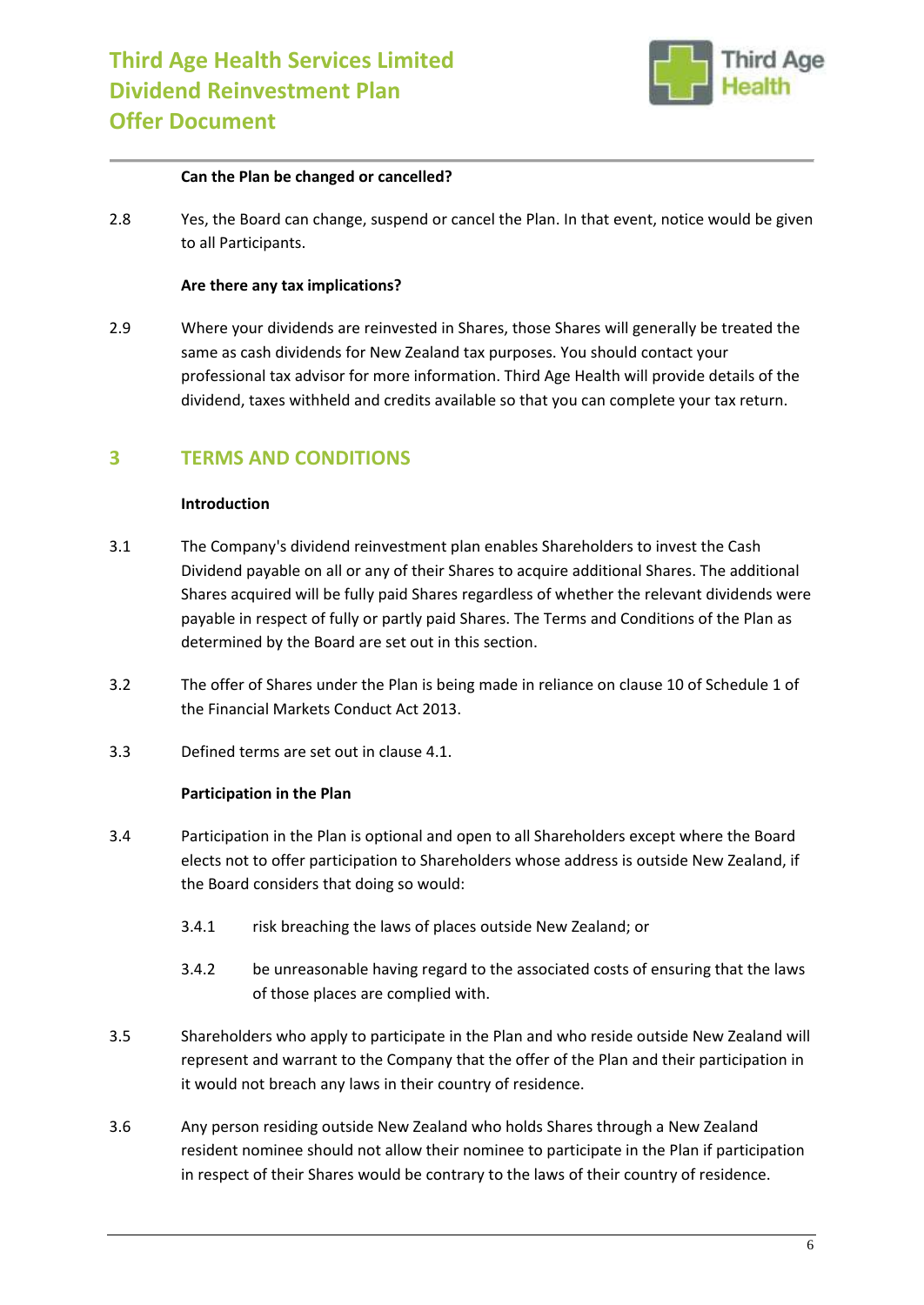

- 3.7 Any person residing outside New Zealand who participates in the Plan through a New Zealand resident nominee will be deemed to represent and warrant to the Company that they can lawfully participate through their nominee.
- 3.8 The Company accepts no responsibility for determining whether a Shareholder is able to participate in the Plan under laws applicable outside of New Zealand or Australia.
- 3.9 Participation may, subject to the restrictions and procedures provided for in these Terms and Conditions, be varied or terminated at any time.
- 3.10 Shares acquired by a Shareholder under the Plan will be acquired on the Terms and Conditions set out in this offer document and subject to the same rights as Shares acquired by all other Shareholders participating in the Plan.
- 3.11 Normal cash dividend payments will be paid out to those Shareholders not participating in the Plan and on a Participant's non-Participating Shares, and will not be reinvested in further Shares.
- 3.12 Every Shareholder eligible to participate in the Plan shall be given a reasonable opportunity to do so.

# **Participation Notice**

- 3.13 Election to participate in the Plan must be made on the Participation Notice Form enclosed with this offer document (and provided by the Company from time to time), or by electronic means specified by the Company from time to time.
- 3.14 Participation will be effective for dividends payable in relation to the first Record Date after receipt by the Registrar of a correctly completed Participation Notice, subject to any termination of the Plan becoming effective before then.
- 3.15 A separate Participation Notice must be given by a Shareholder in respect of each holding of Shares identified by a separate holder number or CSN.

# **Level of participation**

- 3.16 Participation may be either full or partial.
- 3.17 In the case of full participation in the Plan, these Terms and Conditions will apply to the full dividends payable in respect of all the Participant's Shares from time to time registered in the Participant's name.
- 3.18 Partial participation applies only to the dividends in respect of the number of Shares nominated by the Participant in a Participation Notice. If at the relevant Record Date the number of Shares held by the Participant is fewer than the nominated number of Shares, then the provisions of the Plan will apply to such lesser number of Shares.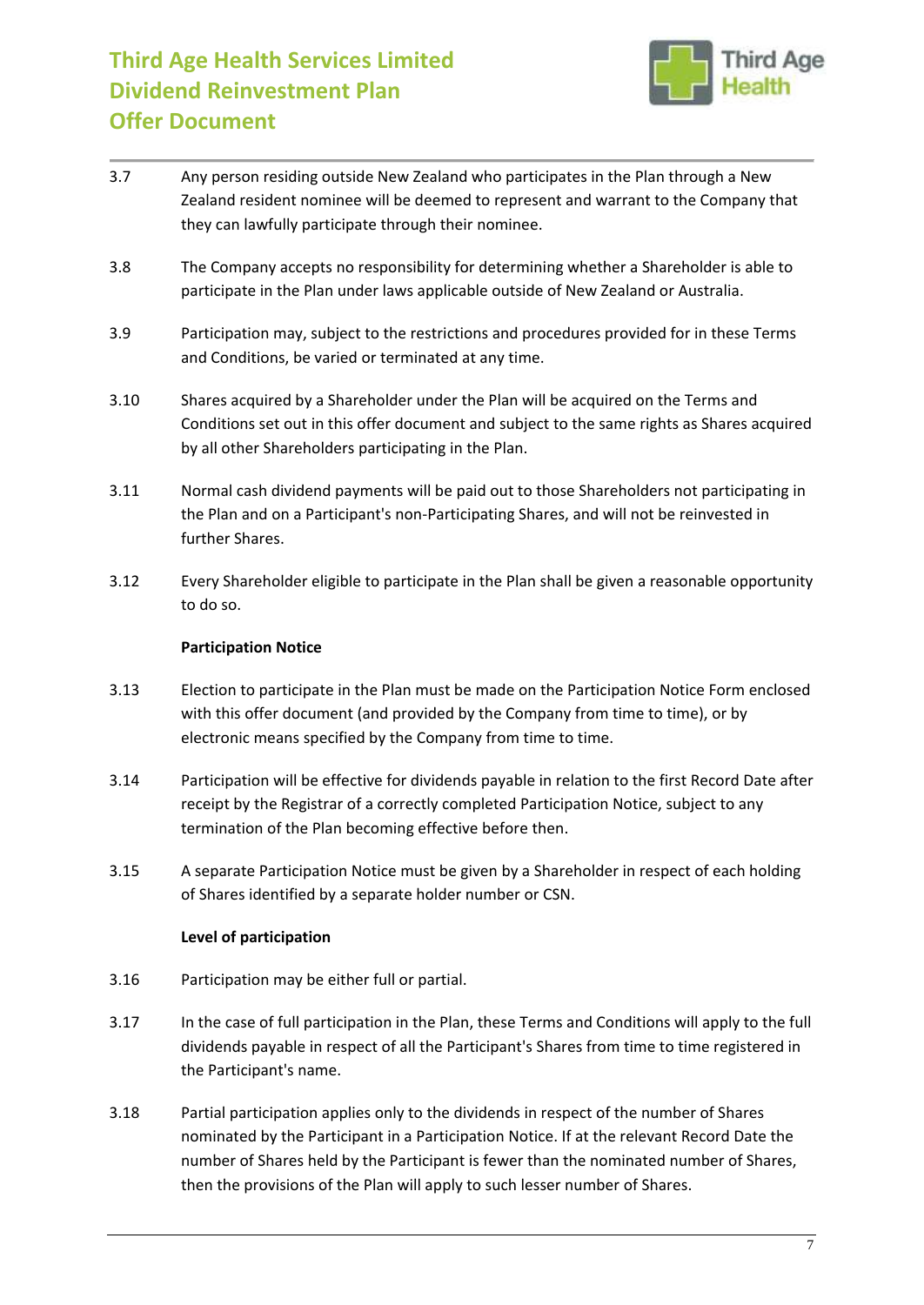

- 3.19 If the Participation Notice does not indicate the degree of participation, it will be deemed to be an application for full participation provided it is otherwise correctly completed and signed.
- 3.20 A Participation Notice will not attach to the Shares in respect of which it has been given, but will be personal to the Shareholder giving it.
- 3.21 Any Shares over which the Company has a lien or a charge in accordance with its Constitution or other requirements of law will not be eligible to participate in the Plan.

# **Operation of the Plan**

- 3.22 The Company will apply the Cash Dividend that is available for payment in respect of each Participant's Participating Shares at the Record Date as payment for the Shares acquired by the Participant under the Plan. The number of such Shares will be determined in accordance with clauses [3.28](#page-9-0) to [3.34](#page-11-0) of these Terms and Conditions.
- 3.23 The Board will, on the day that a Participant would otherwise have been paid a Cash Dividend on Participating Shares, either issue new Shares or arrange the transfer of existing Shares to the Participant.
- 3.24 Shares acquired by the Participant under the Plan will be issued on the terms disclosed in these Terms and Conditions and will, from the date of acquisition, rank equally in all respects with all other fully paid Shares.
- 3.25 Shares acquired by the Participant under the Plan will be registered on the register where the Participant already holds Shares.

# **Compliance with laws, listing rules and Constitution**

- 3.26 The Plan will not operate in relation to a dividend to the extent that the allotment, issue or transfer of additional Shares under the Plan would breach any applicable law, the NZX listing rules, or any provision of the Constitution.
- 3.27 If and to the extent that the Plan does not operate for such reason in respect of a Participant's Participating Shares, the relevant dividend on Participating Shares will, until such time as the issue is resolved, be paid or distributed in the same manner as in respect of Shares which are not Participating Shares.

# **Additional Share entitlement**

<span id="page-9-0"></span>3.28 The number of fully paid Shares to be acquired by a Participant under the Plan will be calculated in accordance with the following formula:

$$
N = \frac{PS \times D + B}{P}
$$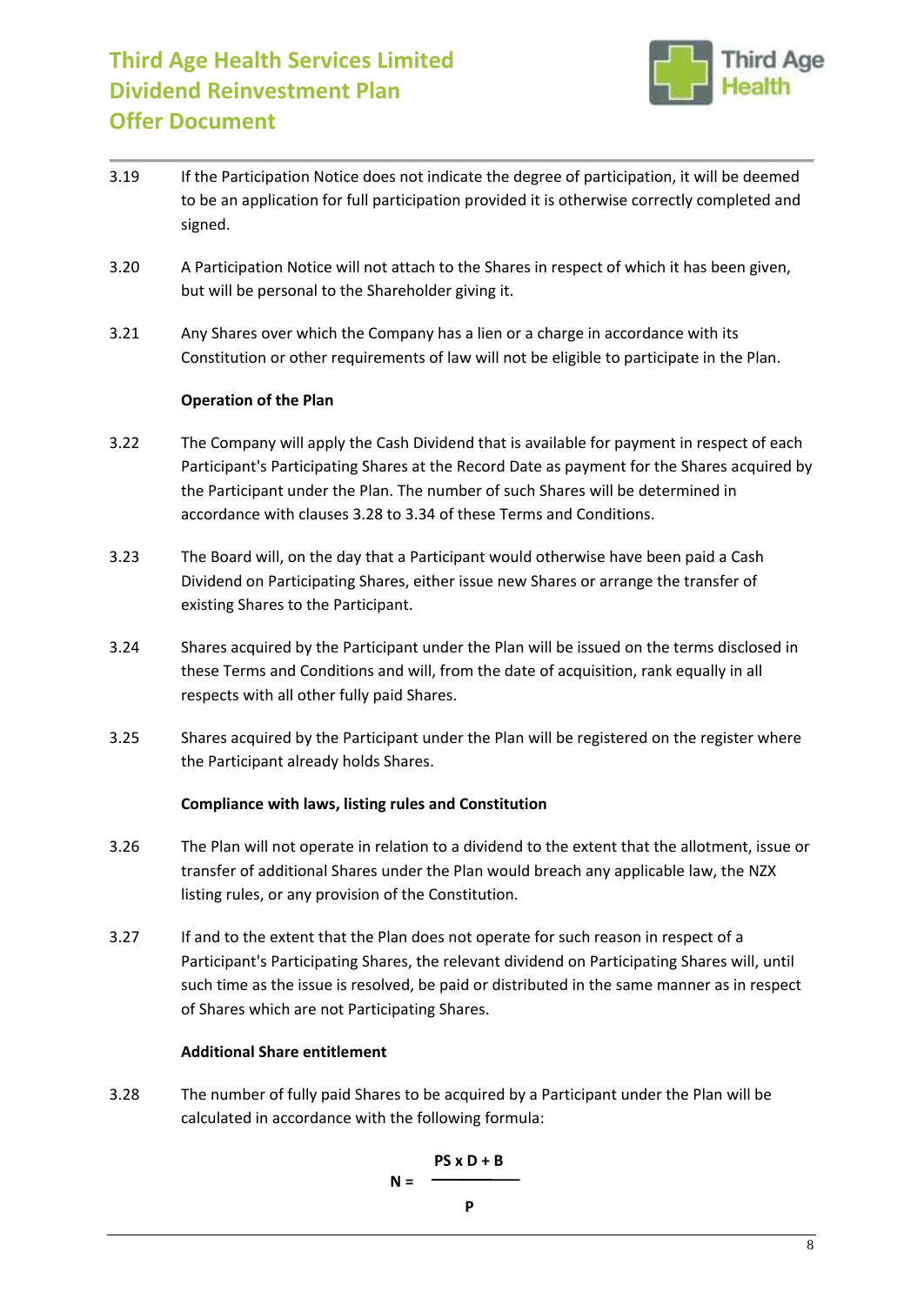

#### Where:

- $N =$  the number of Shares which will be acquired by a Participant.
- PS = the number of Participating Shares registered in the name of the Participant at the Record Date.
- D = the Cash Dividend per Share which would otherwise have been payable to the Participant if a Participation Notice had not been given or deemed to have been given by the Participant.
- B = the amount, if any, held to the order of the Participant under the Plan in accordance with clause [3.31](#page-10-0) below as a result of rounding Share entitlements when the Plan last operated.
- P = the weighted average sale price (expressed in cents and decimals of cents) for the Shares, calculated on all price setting trades of Shares that took place through the NZX Main Board on each of the first five business days immediately following the Record Date (which price may be adjusted at the discretion of the Board as set out below).
- 3.29 If no sales of Shares occur during the period referred to in the definition of 'P' then the weighted average sale price will be deemed to be the sale price for a Share on the first price setting trade of Shares on the NZX Main Board which takes place after such period.
- 3.30 Any weighted average sale price so determined may be reasonably adjusted by the Board to allow for any bonus or dividend or other distribution expectation. If, in the opinion of the Board, any exceptional or unusual circumstances have artificially affected the weighted average sale price so determined, the Board may make such adjustment to that sale price as it considers reasonable.
- <span id="page-10-0"></span>3.31 Where the number calculated in accordance with the preceding formula is not a whole number, then the number of Shares a Participant receives will be rounded down to the nearest whole number of Shares.
- <span id="page-10-1"></span>3.32 Any net proceeds per Shares as described in the definition of 'D' in clause [3.28](#page-9-0) above which are not applied to acquire part of a share because of clause [3.31](#page-10-0) above shall be held to the order of the Participant and applied under the Plan on the Participant's behalf the next time the Plan operates.
- 3.33 Should the Participant:
	- 3.33.1 terminate their participation in the Plan under clause [3.38.2](#page-12-1) of these Terms and Conditions; or
	- 3.33.2 cease to be a Shareholder of the Company,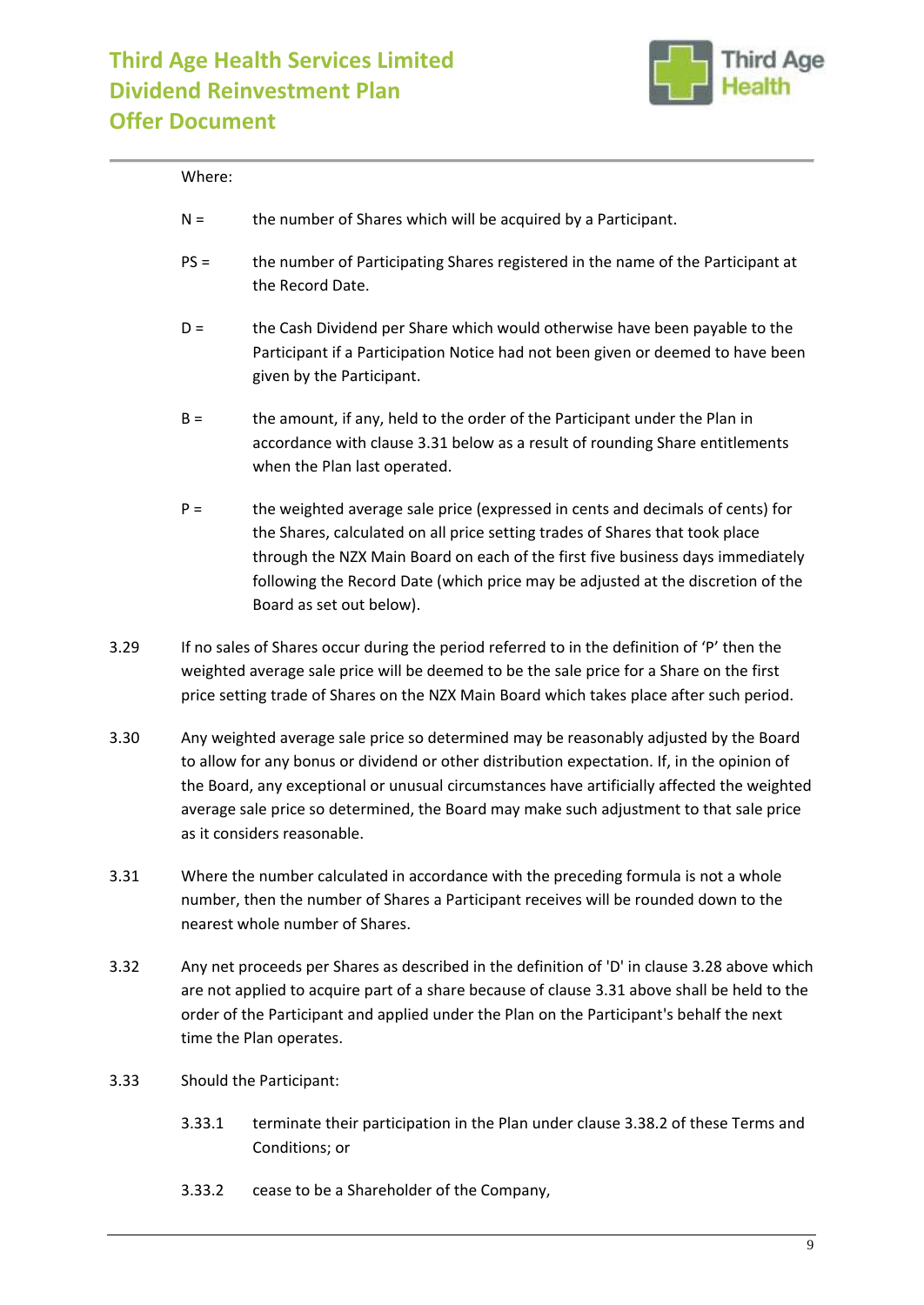

then any amount, which at the time is held to the order of the Participant under clause [3.32,](#page-10-1) shall be forfeited.

<span id="page-11-0"></span>3.34 At the time the price for the Shares is set, the Company will ensure that it has no information that is not publicly available and that would, or would be likely to, have a material adverse effect on the realisable price of the Shares if it were publicly available.

## **Statements to Participants**

- 3.35 The Company will send to each Participant, promptly after each dividend payment date, a statement detailing in respect of that Participant:
	- 3.35.1 The number of Participating Shares as at the relevant Record Date.
	- 3.35.2 The amount of Cash Dividend reinvested in respect of Participating Shares and the amount paid in respect of non-Participating Shares (if applicable).
	- 3.35.3 The amount of any taxation deduction made.
	- 3.35.4 The number of Shares the Participant has acquired under the Plan and the per unit issue price.
	- 3.35.5 Advice as to the amount of any taxation credits.
	- 3.35.6 Advice as to the amount held to the order of the Participant under the Plan under claus[e 3.32](#page-10-1) (if any).
	- 3.35.7 Any other matters required by law with respect to dividends and/or reinvestment.

#### **No costs to Participants**

3.36 No brokerage or commission costs will be payable by a Participant in respect of the acquisition of Shares under the Plan.

#### **Source of Shares**

- 3.37 Shares to be acquired by Participants under the Plan may, at the Board's discretion, be:
	- 3.37.1 New Shares issued by the Company.
	- 3.37.2 Existing Shares acquired by the Company or a nominee or agent of the Company and transferred to Participants.
	- 3.37.3 Any combination of the above.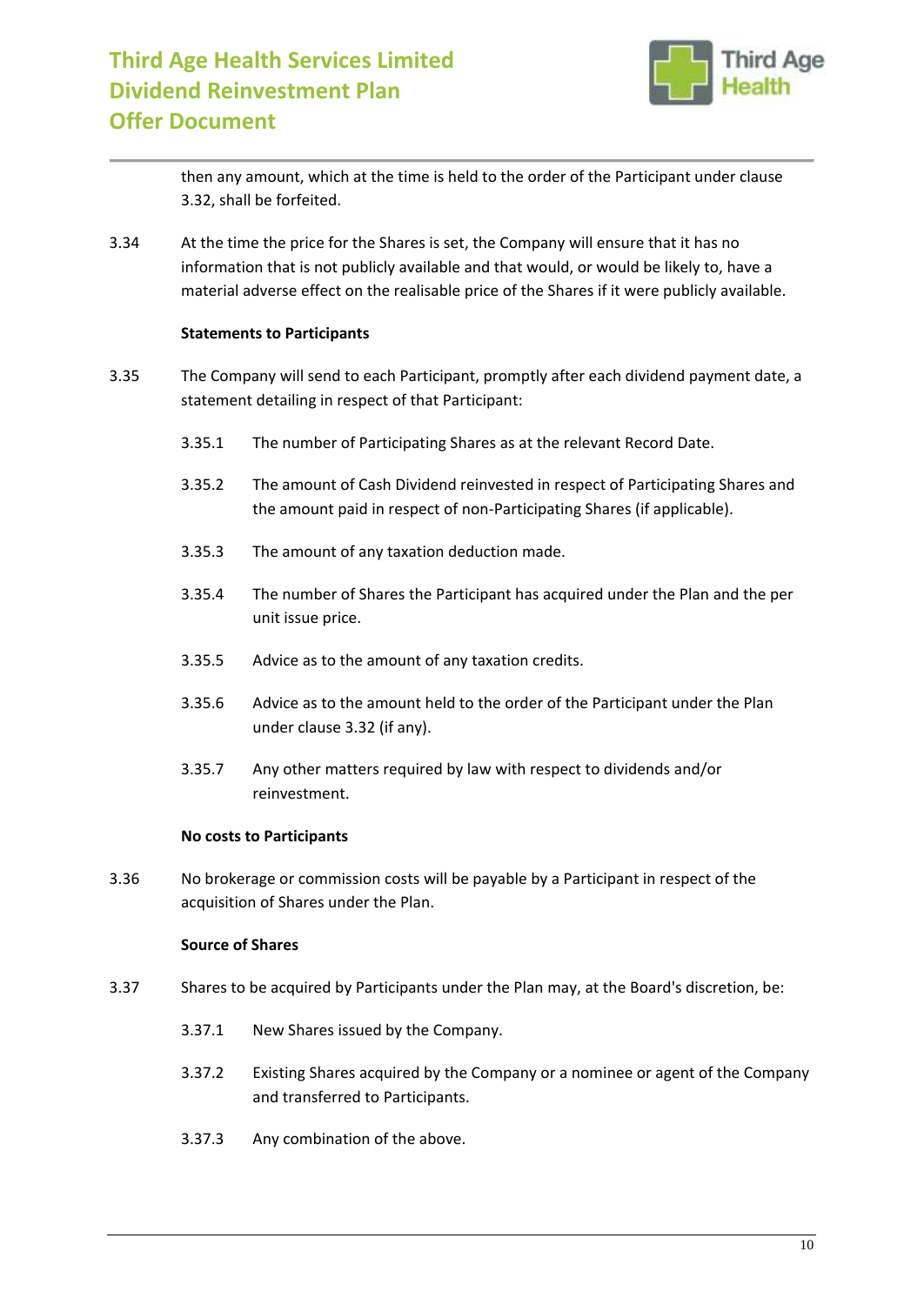

#### **Variation or termination of participation**

- 3.38 A Participant may, at any time, by giving notice to the Registrar:
	- 3.38.1 increase or decrease the number of their Participating Shares participating in the Plan; or
	- 3.38.2 terminate participation in the Plan.
- <span id="page-12-1"></span>3.39 Such alteration or termination will take effect immediately upon receipt by the Registrar of notice, provided that any notice received between a Record Date and the corresponding payment date will take effect on the day following such payment date.
- 3.40 If a Participant dies, participation in the Plan in respect of their Shares will be terminated by receipt by the Registrar of a notice of death in a form acceptable to the Company. Death of one of two or more joint holders will not automatically terminate participation.

#### **Reduction of participation where no notice is given**

- 3.41 Where a Participant with partial participation disposes of part of their holding of Shares then, unless the Participant advises the Registrar otherwise:
	- 3.41.1 the Shares disposed of will be deemed to be Shares not participating in the Plan; and
	- 3.41.2 if the number of Shares disposed of is more than the number of the Participant's Shares not participating in the Plan, the balance will be attributed to Shares participating in the Plan

from the date that the Company registers a transfer of such Shares.

- 3.42 If a Participant with full participation disposes of part of their holding of Shares without giving the Registrar written notice terminating their participation in the Plan, the Participant will be deemed to have terminated their participation in the Plan with respect to the Shares disposed of by them from the date that the Company registers a transfer of those Shares.
- 3.43 If a Participant disposes of all of their holding of Shares and ceases to be a Shareholder without giving the Registrar written notice terminating their participation in the Plan, the Participant will be deemed to have terminated participation in the Plan from the date that the Company registers a transfer of those Shares.

#### **The Board's discretion**

<span id="page-12-0"></span>3.44 In addition to any other clauses in these Terms and Conditions granting the Board discretion, the Board may at any time in its sole discretion resolve any of the following: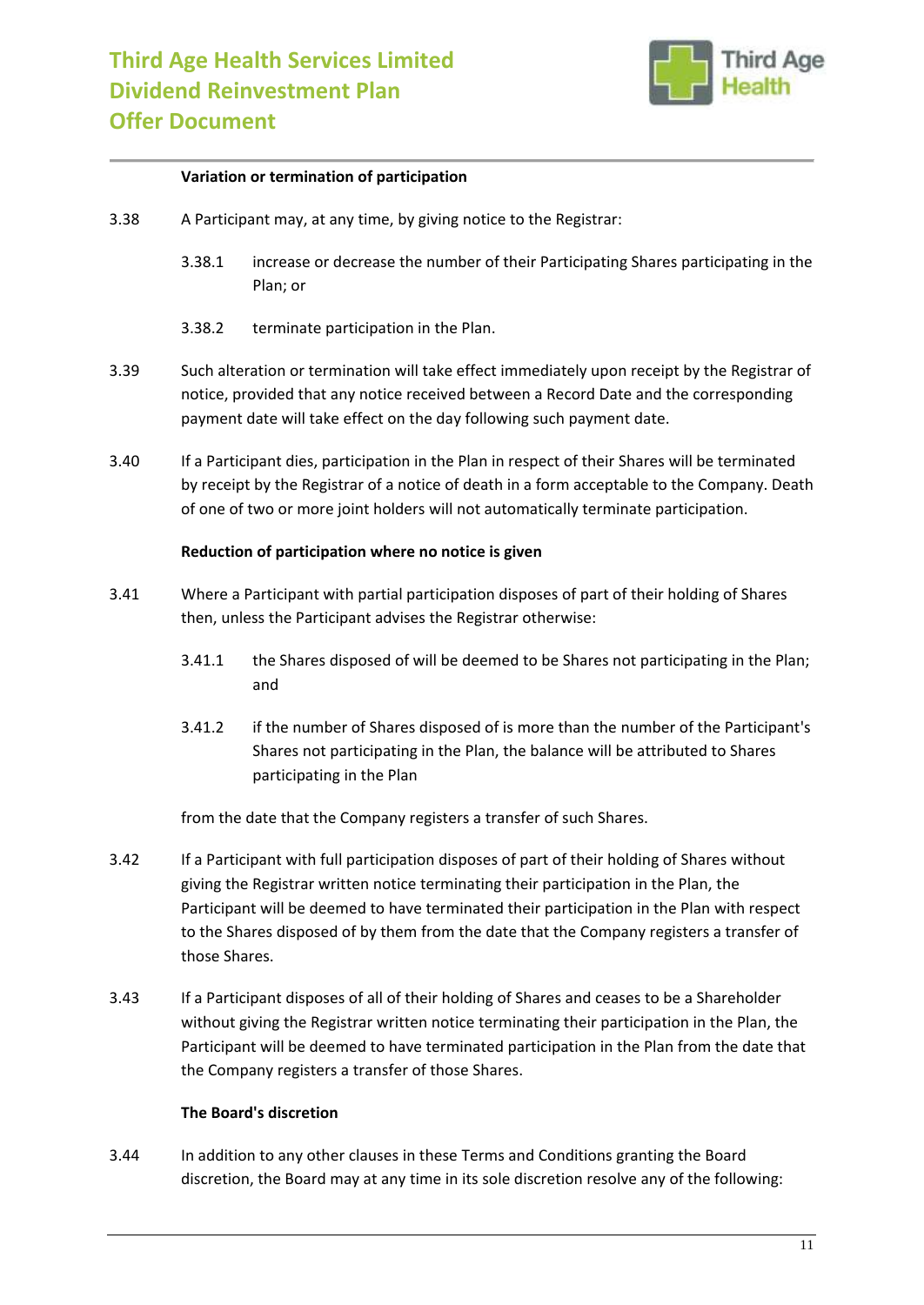

- 3.44.1 The price at which Shares are to be issued under the Plan shall contain a discount to market price.
- 3.44.2 Participation in the Plan will not apply to the whole or part of the net proceeds of any cash dividend and that the applicable part will be paid out in cash and not reinvested.
- 3.44.3 A Participation Notice will cease to be of any effect.
- <span id="page-13-0"></span>3.44.4 The Plan will be modified, suspended or terminated. If the Plan is modified then a Participation Notice will be deemed to be a Participation Notice under the Plan as modified unless such Participation Notice is subsequently changed or withdrawn by the Participant.
- 3.44.5 In the event of the subdivision, consolidation or reclassification of Shares into one or more new classes of Shares, a Participation Notice will be deemed to be a Participation Notice in respect of the Shares as subdivided, consolidated or reclassified unless such Participation Notice is subsequently changed or withdrawn by the Participant.
- 3.44.6 The Plan may be underwritten on such terms as agreed between the Company and an underwriter.
- <span id="page-13-1"></span>3.45 Notice of any modification, suspension or termination of the Plan under clause [3.44.4](#page-13-0) will be given to all Participants.
- <span id="page-13-2"></span>3.46 However, no such modification or termination will be made during the period commencing on a date 21 days before a Record Date and ending on the date of payment of the dividend relating to that Record Date.
- 3.47 Notwithstanding clauses [3.45](#page-13-1) and [3.46,](#page-13-2) the Company may at any time, without the need of any notice:
	- 3.47.1 modify or terminate the Plan to comply with any applicable law, the listing rules of any stock exchange on which Shares are listed, or any provision of the Constitution; and
	- 3.47.2 make minor amendments to the Plan where such amendments are of an administrative or procedural nature.

#### **Administration and disputes**

- 3.48 The Board has absolute discretion to do any of the following:
	- 3.48.1 Resolve any disputes concerning the Plan as it considers appropriate.
	- 3.48.2 Adopt any administrative procedures it considers appropriate.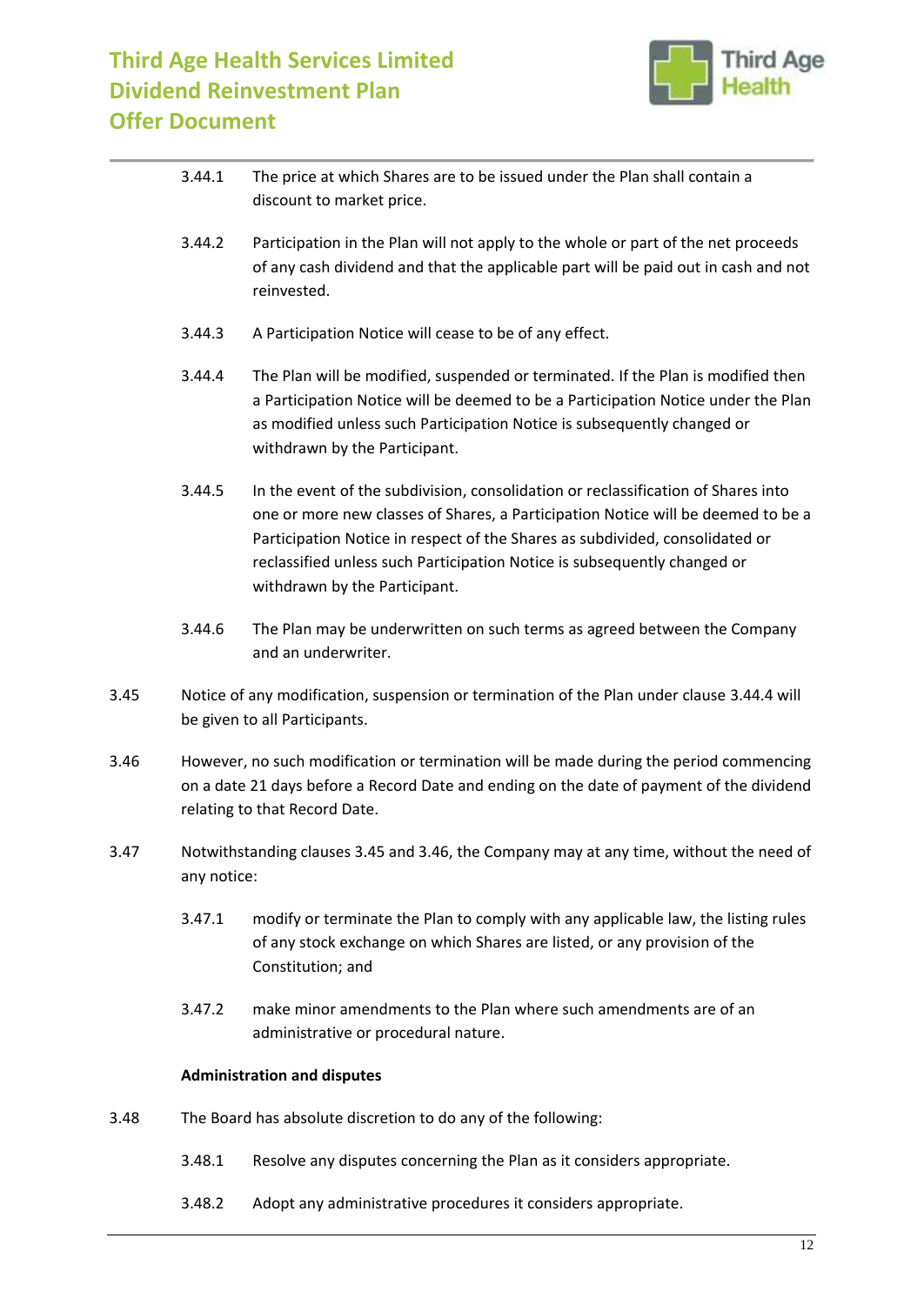

3.48.3 Delegate to any one or more persons the exercise of any of its powers or discretions in relation to the Plan.

## **Stock Exchange listing**

3.49 Any new Shares which may be issued by the Company and acquired by the Participants under the Plan have been accepted for listing by NZX and will be quoted upon completion of allotment procedures. However, NZX accepts no responsibility for any statement in this offer document.

## **Applicable law**

3.50 The Plan and its operation in these Terms and Conditions will be governed by the laws of New Zealand.

## **Available information**

- 3.51 A copy of the Company's most recent annual report and financial statements complying with the Financial Reporting Act 2013 are available to every Shareholder under the Investor section of the Third Age Health website https://www.thirdagehealth.co.nz/
- 3.52 A hard copy is also available free of charge on request from our office at:

Third Age Health Services Limited PO Box 303 387 North Harbour Auckland 0751 New Zealand

Or by email: investors@thirdagehealth.co.nz

#### **Taxation**

3.53 The taxation consequences for each Shareholder should they elect to participate in the Plan will differ depending upon their particular circumstances. Accordingly, each Shareholder should consult their own tax adviser as to the taxation implications of the Plan. Neither the Company nor its directors, officers, employees, representatives or agents accept any responsibility for the financial or taxation effects of a Shareholder's participation or non-participation in the Plan.